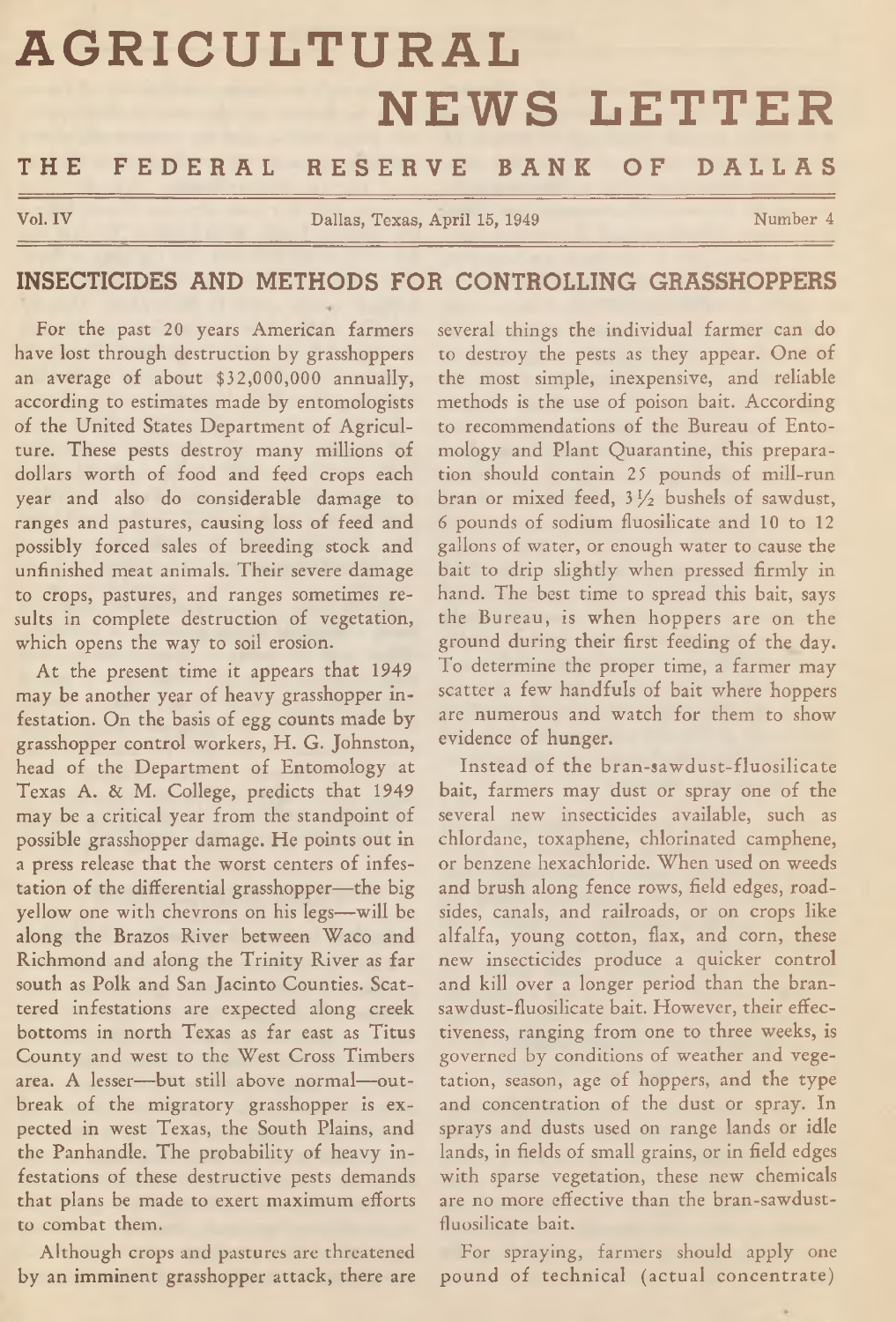chlordane or one-half pound of technical chlorinated camphene per acre; in dusting they should use one and one-half pounds of chlordane or two pounds of chlorinated camphene per acre, according to recommendations of the Bureau of Entomology and Plant Quarantine. Chlordane and chlorinated camphene are available as emulsion concentrates, wettable powders, and dusts of varying strengths. Benzene hexachloride, which is best used as a dust, may be applied at the rate of 10 pounds per acre and should contain 5 percent gamma isomer. Toxaphene should be applied at the rate of 15 pounds of 10 percent concentrate per acre. The most satisfactory results may be obtained from these insecticides when spray or dust is applied to colonies of young hoppers before they leave hatching grounds.

To prevent hopper damage to most field crops, the field edges and adjacent infested grain fields or intervening weed patches should be treated. But when a whole field of alfalfa is infested, it is usually most economical to cut the crop and then try to protect the next growth by spraying or dusting field edges, ditch banks, patches of weeds, and uncut strips of alfalfa, where the hoppers congregate after the crop has been removed.

Farmers should remember that chlordane, chlorinated camphene, toxaphene, and benzene hexachloride, like most other insecticides, are poisonous. Proper precautions should be taken in handling them and in feeding livestock on forage or pasture where they have been used. The sprayer's hands should be washed thoroughly with soap and water after mixing and applying spray or dust. All vessels and clothing used should be cleaned thoroughly before storing or re-using them.

These poisons should not be applied to fruit trees or leafy vegetables when foliage or fruit that is to be used as food is on the plant, unless the residue can and will be removed. One should avoid applying these materials to legumes in bloom or when bees are active in the fields, because of the danger of killing the bees.

Although the immediate concern of farmers is to destroy grasshoppers as they appear this year, there is need for concern also about methods for reducing or eliminating the annual threat of grasshopper damage. One method, which is most effective if used before the hoppers hatch, is to plow or harrow the fields. This method destroys the eggs or burrows them so deeply that most of the baby hoppers cannot climb to the surface. Also, by turning under all crop residues, the hoppers are denied both shelter and food. Entomologists point out that the practice of stubble mulching (breaking land so as to leave crop residues on top of the soil) may help to deter soil erosion, but it also may boost the hopper birth rate. Where soil erosion is likely to be a serious factor, farmers should seek to develop a tillage and seeding program that will provide as much grasshopper control as is consistent with approved local farming methods.

When hoppers menace crops on only one farm, individual action generally is sufficient. When there are many of them, however, and they threaten crops on other farms, united community or county-wide action is necessary. Thorough cleaning up of a community usually reduces the necessity for intensive controls the next year. A well-organized campaign, started early and pushed vigorously to completion before baby hoppers grow wings, in most cases will prevent serious crop losses.

#### FARM MANAGEMENT

#### Bees Help Increase Legume Seed Production

Until recent years few legume seeds were produced in the Southwest, and current production still does not meet the needs of farmers, who depend largely upon imports from the Pacific Northwest and Upper Mississippi areas. Soil conservation activities have stimulated interest in the use of cover crops, soil improvement crops, and hay, and in an effort to produce more of their seed requirements many farmers in the Southwest are going into seed production or expanding their operations. In the Texas Blacklands, for example, fewer than 300 acres of vetch were planted in 1942, but this acreage had increased to nearly 9,000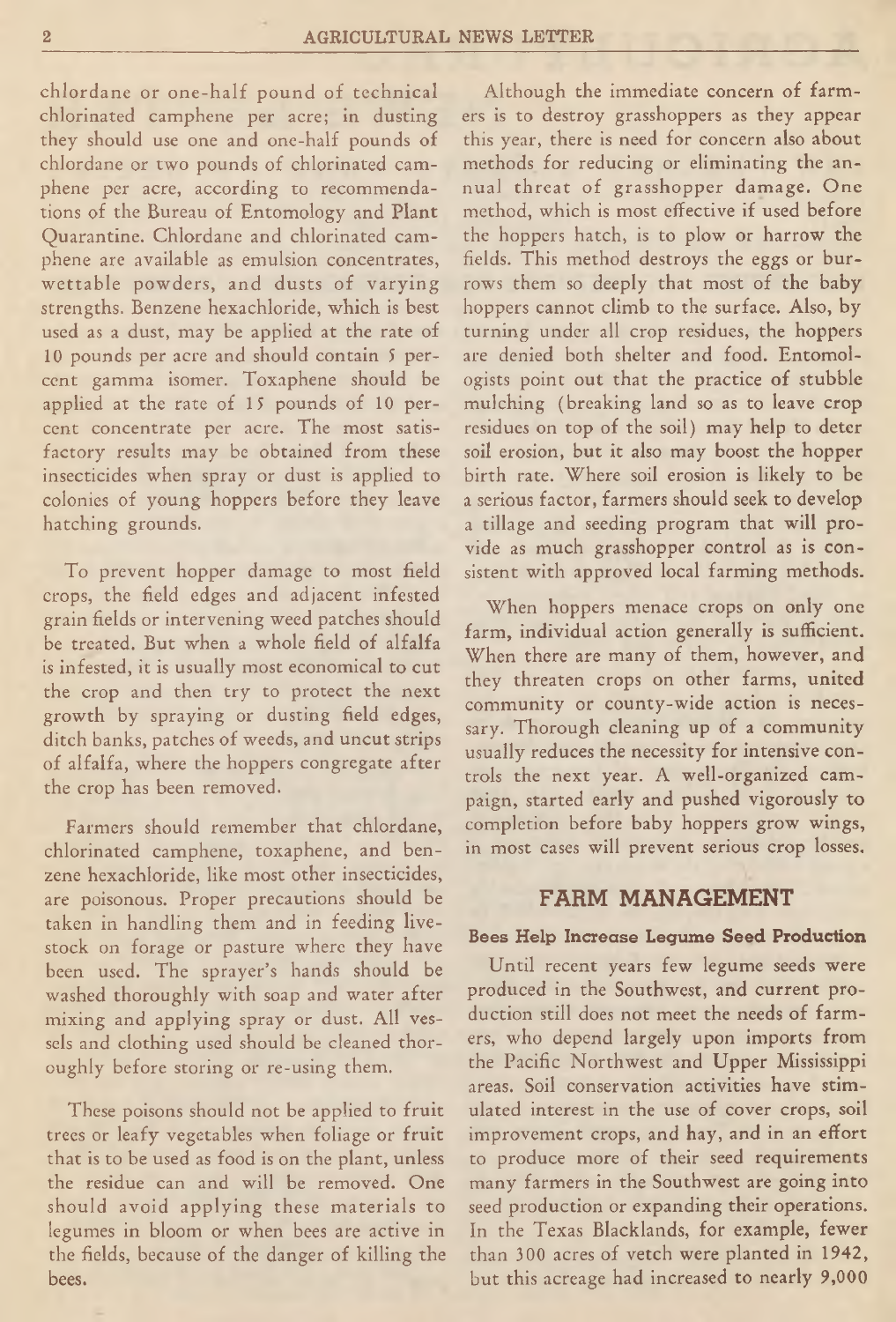acres by 1947. The seed harvested from the 1946-47 crop totaled 3,500,000 pounds. The first Hubam clover was planted in the Blacklands in 1934, and by 1947 the area was yielding 11,000,000 pounds of seed.

The phenomenal increase in seed production in this area has been accomplished with the help of bees. Through the encouragement of the Soil Conservation Service, more and more seed producers are securing hives of bees for use in pollination, according to Philip F. Allen, Soil Conservation Service, Fort Worth, Texas. In the vetch areas near Rising Star, Texas, some 5,000 hives of bees are being used for pollination work. In the vicinity of Greenville, Texas, 3,500 colonies are being used. About 800 hives have been moved into Denton County in response to a call for pollination services. Elsewhere smaller numbers—up to a few hundred hives—have been moved into legume-producing localities. Many seed producers have reported large increases in yields of seed per acre as a result of bringing in hives of bees. Farmers are recognizing that pollination is essential to production of good seed crops, and the use of pollinating services of bees is growing rapidly.

#### Rice Growers Advised to Adjust Their Acreage; Too Much Early Rice Gluts Market

Rice growers are being advised to adjust downward their acreage of early varieties to avoid glutted rice markets early in the harvest season such as occurred last year. Agronomists of the Louisiana Rice Experiment Station explain that the 1948 crop consisted of too high a proportion of early rice for orderly marketing. More than 50 percent of the 1948 Louisiana acreage, as well as a very large part of the Texas acreage, was sown to early mediumgrain varieties, which resulted in excessive marketings early in the season. Experiment station agronomists, as well as officials of the American Rice Growers Association, are advising farmers to plant less of such varieties as the Zenith and Fortuna and to offset these reductions by increases in such varieities as Magnolia, Bluebonnet, Texas Patna, Rexora, and Nira. This would tend to defer some of the harvesting and would contribute to more orderly marketing. More detailed information on rice varieties and their recommended distribution within the crop may be obtained from local county agents.

#### Protect Tomatoes from Diseases and Increase Yields

Late blight is one of the most destructive of all plant diseases and may be expected to destroy a considerable part of the tomato crop if the weather is cool and rainy. Late blight first attacks the fruit, causing a spot to develop, usually starting near the stem end. The skin in the affected area is slightly wrinkled and has a speckled or brownish-green color. This spot may spread over one-third of the tomato within two days. It also attacks the stems, making light brown cankers, which often girdle the stems and cause them to split open lengthwise.

John A. Cox, Louisiana Extension Horticulturist, advises tomato growers either to dust or to spray their crops to control this disease. Mr. Cox points out that unless late blight occurs earlier than usual it is advisable to start spraying or dusting four weeks after the first cluster bloom and to repeat at seven-day intervals until the weather warms up or the danger of infection is over. Some of the chemicals which can be used against the late blight fungus include Dithane Z-78, Dithane D-14, and such copper fungicides as COCS dust and Bordeaux. Dithane Z-78 is favored by many growers because it can be used either as a dust or as a spray.

#### FARM PRICE SUPPORTS

#### Programs for 1949 Announced

*Flaxseed:* The 1949 flaxseed crop will be supported by the Commodity Credit Corporation at 90 percent of the farm parity price as of April 1, 1949. The support price has been set on a Minneapolis basis to reflect 90 percent of the farm parity price; at Corpus Christi and Flouston, Texas, the support price for No. 1 flaxseed will be 30 cents below Min